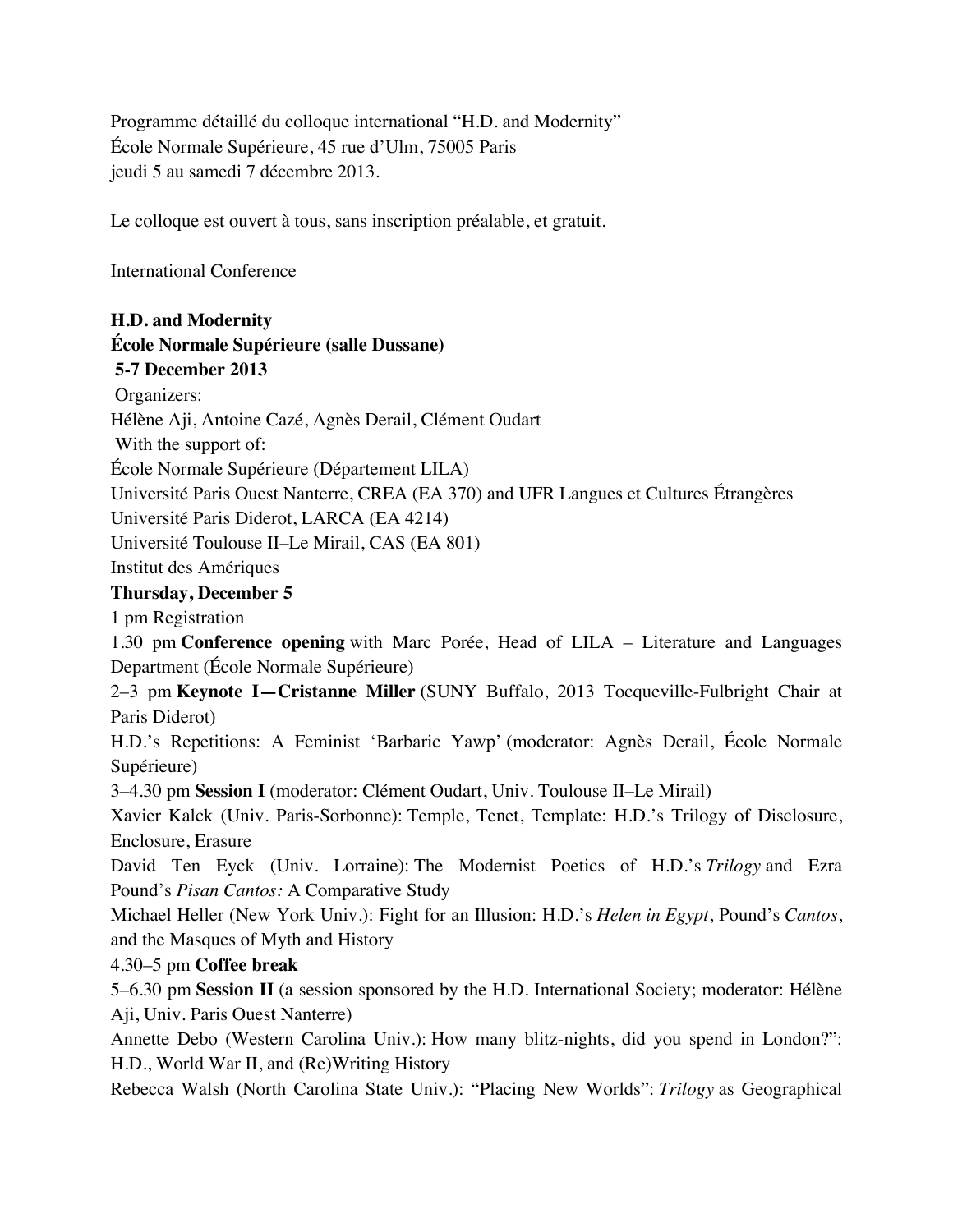and Geopolitical Palimpsest

Cyrena N. Pondrom (Univ. of Wisconsin-Madison): Literary Filiations: H.D. and Eliot (Re)Write **History** 

# **Friday, December 6**

9.30–11 am **Session III** (moderator: Cristanne Miller, SUNY Buffalo, Tocqueville-Fulbright Chair)

Demetres Tryphonopoulos (Univ. of New Brunswick): H.D.'s Late Poetry Read as Palingenesis Matte Robinson (St. Thomas Univ.): Kabbalah and Spiritualism in H.D.'s Late Poetry

Sara Dunton (Univ. of New Brunswick): The Transformative Rose in H.D.'s *Hermetic Definition* 11–11.30 am **Coffee break**

11.30–12.30 am **Keynote II**—Susan McCabe (Univ. of Southern California):

Bryher's Paris: Beach, Benjamin, Monnier & Co. (moderator: Agnès Derail, École Normale Supérieure)

12.30–2 pm **Lunch**

2–4 pm **Session IV** (moderator: Antoine Cazé, Univ. Paris Diderot)

Céline Mansanti (Univ. de Picardie): H. D. and Little Magazines: *Trilogy* in *Life and Letters Today*

Marina Camboni (Univ. di Macerata): H.D.'s dynamic Imagism or, the "art of the future" in H.D.'s early poems

Matthias Somers (KU Leuven): The Voice of the Psyche: H.D. and Silent Film Performance

François Bovier (Univ. de Lausanne): H.D. et le cinéma: le modèle de l'« écriture pictographique »

4–4.30 pm **Coffee break**

4.30–6 pm **Session V** (moderator: Antoine Cazé, Univ. Paris Diderot)

Fiona Mc Mahon (Univ. de Bourgogne): Enchantment among the ruins: H.D.'s *Trilogy*

Vincent Dussol (Univ. de Montpellier): Healing the gap: on H.D., Thomas McGrath and montage Jane Augustine (independent scholar): "Do you want to be the founder of a new religion?": H.D.'s Spiritual Politics and Path in Modernity

## **Saturday, December 7**

9.30–11 am **Session VI** (moderator: Hélène Aji, Univ. Paris Ouest Nanterre)

Lara Vetter (Univ. of North Carolina at Charlotte): "*L'autre*" in H.D.'s Historical Fiction

Sanna Melin Schyllert (Univ. of Westminster): Spiritualism and Feminism in H.D.'s *The Sword Went Out to Sea (Synthesis of a Dream)* and *Majic Ring*

Claire Conilleau (Univ. Paris III–Sorbonne nouvelle): "All France is a book": Literary Geographies and Otherness in *Asphodel*

11–11.30 am **Coffee break**

11.30–12.30 am **Keynote III**—Antoine Cazé (Univ. Paris Diderot):

"Geometry on the wing": H.D.'s Poetic Trance-Formations (moderator: Agnès Derail, École Normale Supérieure).

12.30–2 pm **Lunch**